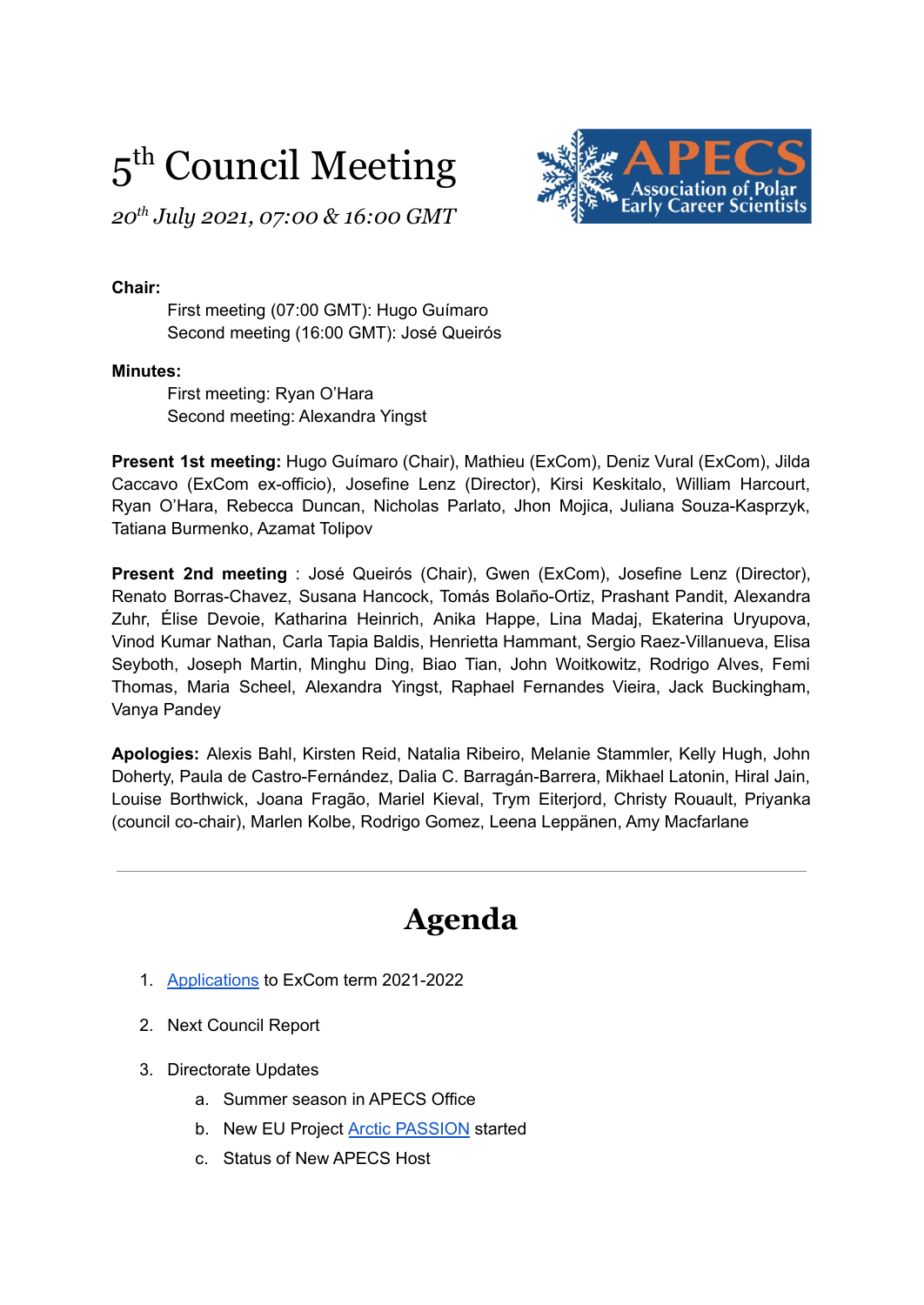- 4. ExCom Updates
- 5. National Committees and Project Group Updates
- 6. AOB
- 7. Informal meeting at <https://www.wonder.me/>

# **Minutes**

### **(07:00 GMT)**

- 1. [Applications](https://www.apecs.is/who-we-are/leadership/executive-committee/executive-committee-elections-2021-2022.html) to ExCom term 2021-2022
	- a. Deadline is August 16th, 23:59 GMT.
	- b. More information is found in the above link.
- 2. Next Council Report
	- a. Another form will be emailed out to the council in the near future.
	- b. Like the first form, the report will cover each council member's recent APECS-related activities.
	- c. Available until August 15th.
- 3. Directorate Updates
	- a. Summer season in APECS Office, so the office is emptier than usual.
		- i. Josefine is the main point of contact in the office.
	- b. New EU Project Arctic [PASSION](https://arcticpassion.eu/) started.
		- i. Aims to improve Arctic observation systems
	- c. Status of New APECS Host
		- i. Recommendation & bids will be announced via email in the near future.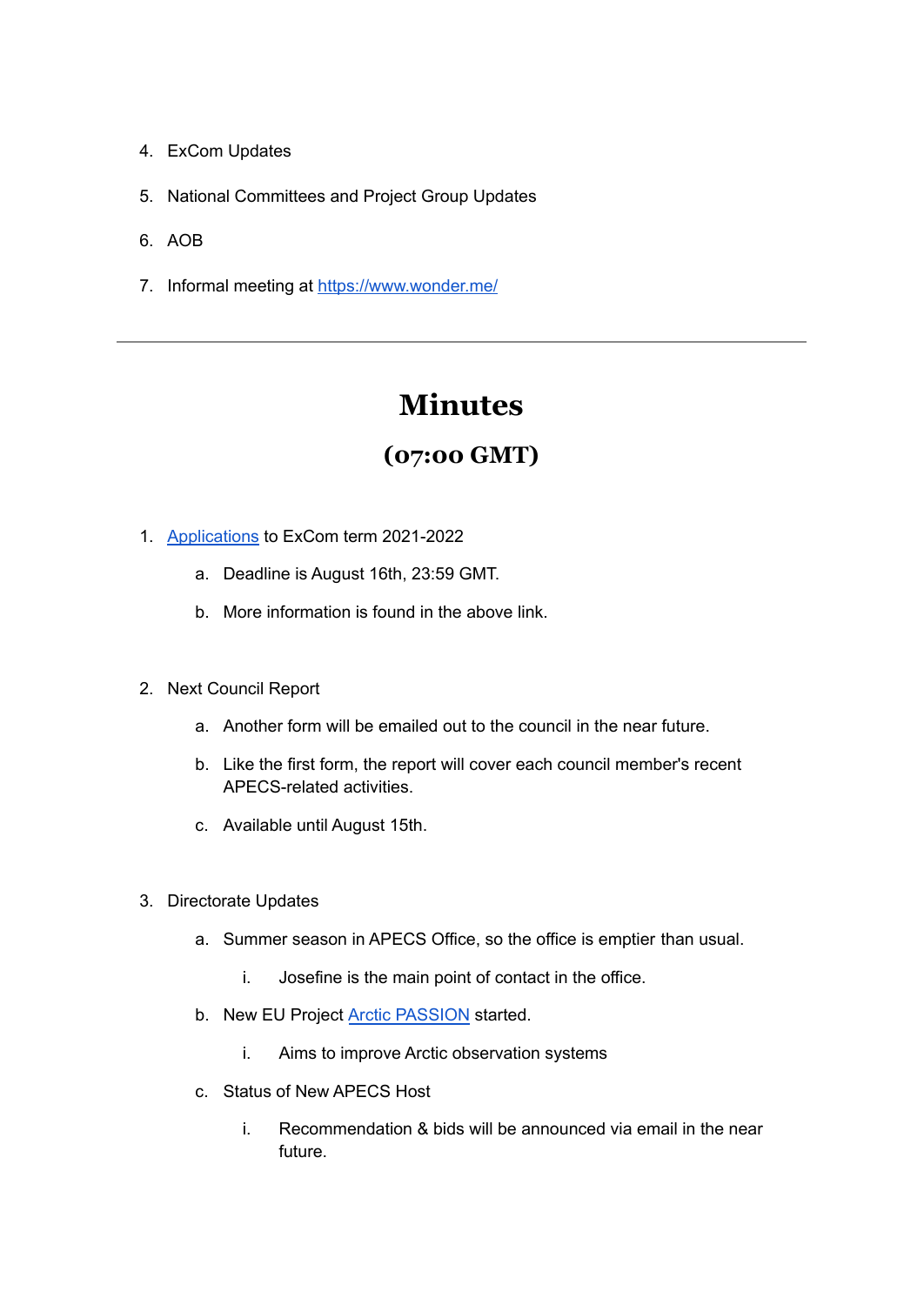ii. Council will need to approve the recommended APECS host.

#### 4. ExCom Updates

a. Council will need to approve changes to the APECS handbook. Email with the voting information and relevant information should be sent out in the next day or two.

#### 5. National Committees and Project Group Updates

#### a. **NC Canada**

- i. Charter updated.
- ii. Created new DEI group.
- iii. Working on several different collaborations.

#### b. **NC Portugal**

- i. Planning next online workshop (taking place in November).
- ii. Newsletters sent out on a regular basis.
- iii. Antarctica education initiative has been coming along (can be shared during the next Polar Week).

#### c. **NC Oceania**

- i. Strategic plan in the process of being finalized.
- ii. Launched online seminar series (next seminar on scientific communication coming soon).
- iii. Set up DEI group.
- iv. Working to increase member engagement.

#### d. **NC Russia**

i. Put on a successful education workshop in June.

#### e. **NC Brazil**

- i. Ran successful online symposium in February, planning next symposium for 2022.
- ii. Put out monthly webinars.
- iii. Ran online Polar Week in May.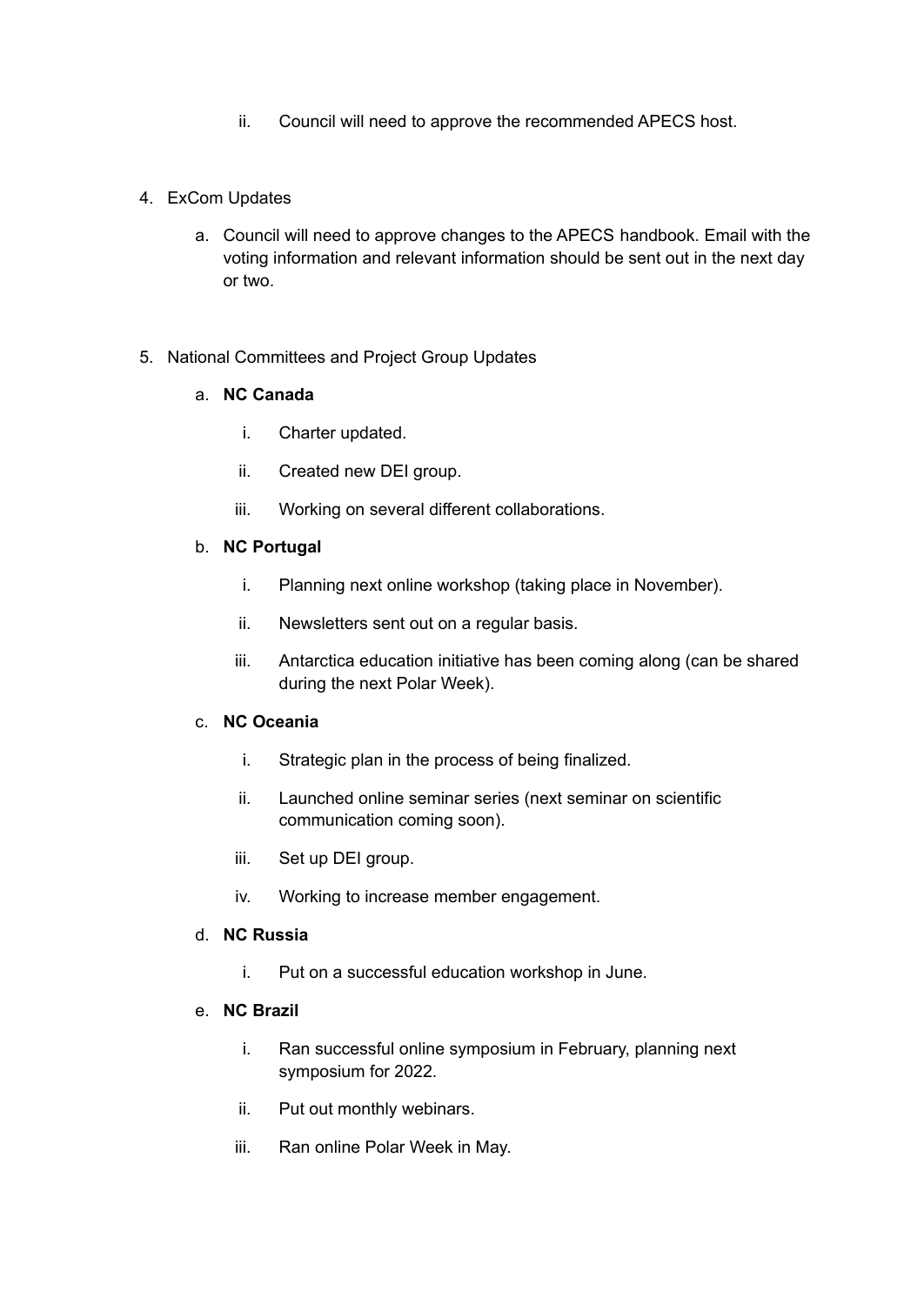- iv. Running joint Polar Week with APECS Portugal in September.
- v. Active social media presence.

#### f. **PG Polar Week September 2021**

i. Looking for assistance in organizing or adding activities to the September Polar Week (contact Jhon Mojica).

#### g. **PG Remote Sensing Database**

- i. Low activity.
- ii. Recently finished working on a database that would help polar professionals connect with remote sensing programs.

#### h. **PG Science and Diplomacy**

- i. Ran panel in May on US/Greenland relations.
- ii. Hoping to run two more events before the end of the term.

#### i. **PG APECS Art**

i. Working on organizing a polar art webinar.

#### j. **PG T-MOSAiC Vlogs**

- i. Planning to make videos from researchers and journalists to increase Arctic awareness.
- ii. Hoping to make a 3-4 minute video out of small clips.

#### 6. AOB

- a. Arctic Remote Sensing organization (SIOS) looking to recruit a new member. Contact Will Harcourt for more information.
- 7. Informal meeting at <https://www.wonder.me/>

### **Minutes**

### **(16:00 GMT)**

1. [Applications](https://www.apecs.is/who-we-are/leadership/executive-committee/executive-committee-elections-2021-2022.html) to ExCom term 2021-2022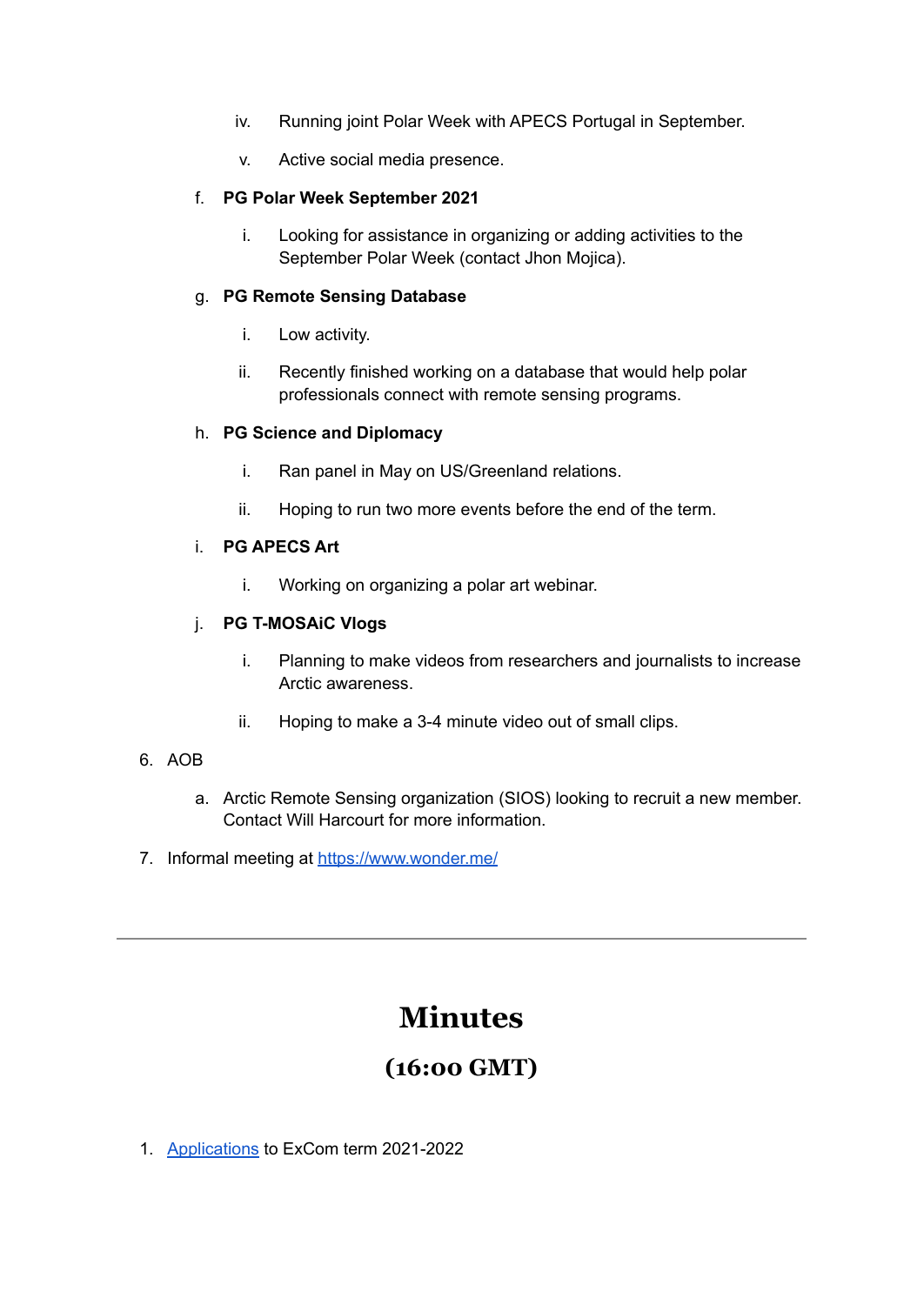- a. [Applications](https://www.apecs.is/who-we-are/leadership/executive-committee/executive-committee-elections-2021-2022.html) for ExCom term 2021-2022 should be submitted at this link.
- b. Deadline is August 16th.
- 2. Next Council Report
	- a. Link for the report will be sent later this month.
	- b. Please fill out between the 1st and 15th of August.
- 3. Updates from Director
	- a. Summer season in the office
	- b. New EU project Arctic Passion has begun
		- i. Arctic [PASSION](https://arcticpassion.eu/) is the link for more information
		- ii. Will improve Arctic observation system
	- c. New APECS Host
		- i. Two offers have been received, ExCom has reviewed and voted.
		- ii. Council will need to approve ExCom's recommendation
- 4. Updates from ExCom
	- a. Improving handbook with comments
	- b. Will soon vote on new structure of the Council
- **● The council will need to**
	- **○ Vote the New host**
	- **○ Vote for the Council structure**
- 5. National Committees and Project Groups update
	- a. **NC Brazil**
		- i. Founded in 2008.
		- ii. Symposiums every two years. Hosted symposium online in February of this year with 300 participants, 8 discussion panels, 4 short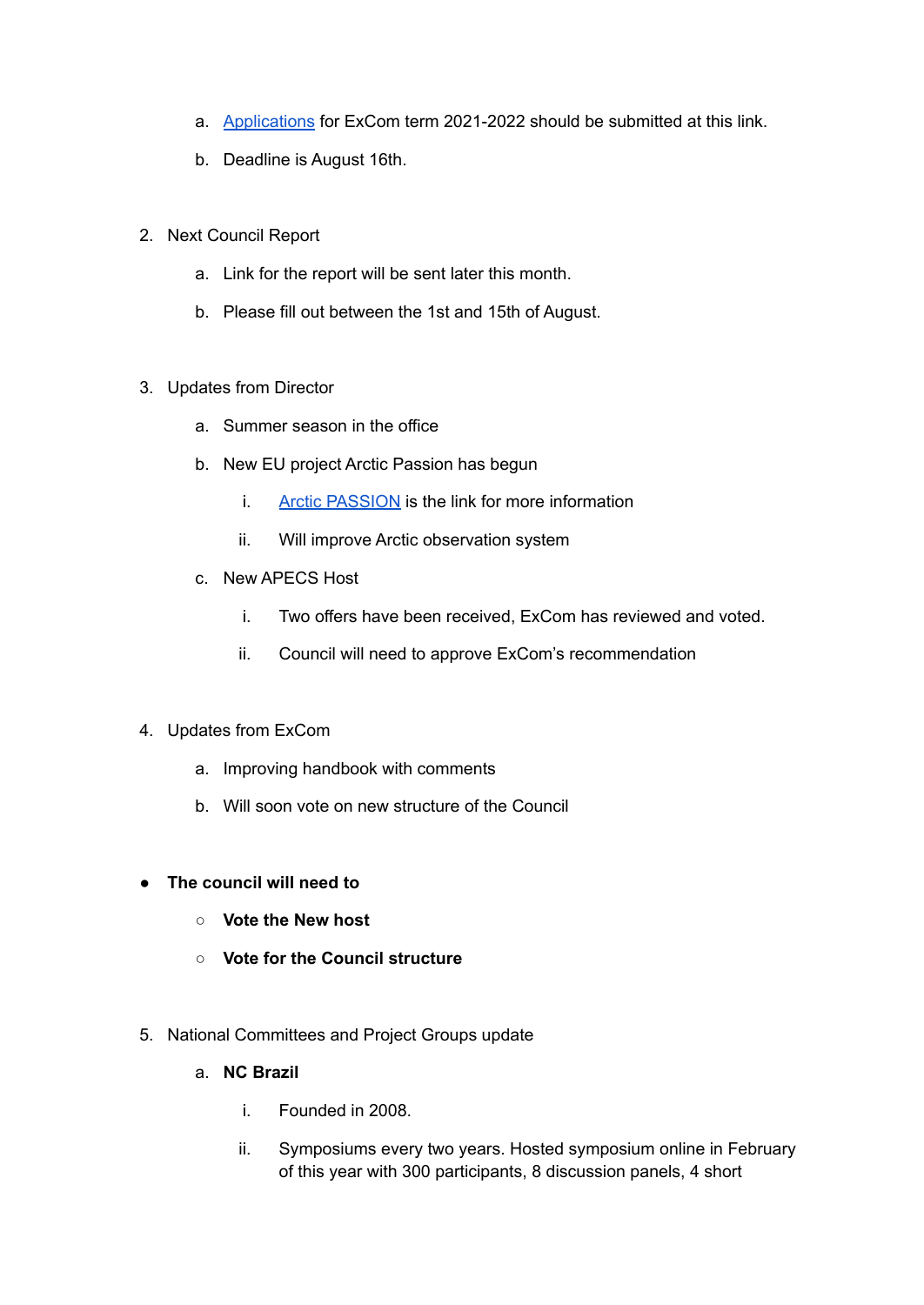courses. More than 6,000 views. The next symposium will be in person in 2022.

- iii. Held online polar week in May, and next polar week will be September 27th to October 1st.
- iv. Post almost everyday on social media.

#### b. **NC Canada**

- i. Updated charter.
- ii. Working on a new subgroup for diversity, equity, and inclusion.
- iii. Kick-off with film Picture of a Scientist.
- iv. Great updates on the APECS Canada website.

#### c. **NC China**

- i. China Polar Youth Forum held in 2019.
- ii. Held academic lectures and winter camp activities in 2020. Also doing outreach in primary schools about the polar regions.
- iii. In 2021, Polar Youth Report worked on and outreach about polar science was done in a middle school.

#### d. **NC Denmark**

- i. Committee is currently 5 people.
- ii. Have been doing a monthly seminar series, increasing social media activity, and a monthly newsletter. Member numbers have also doubled.
- iii. Monthly seminar series will continue for the rest of the year.
- iv. In December, there will be an ECS meeting (in Danish) and Arctic Policy event, where we will present APECS as poster.

#### e. **NC Italy**

- i. [Website](https://www.apecsitaly.it) has been created.
- ii. Social media and YouTube channel worked on.
- iii. Thinking about Polar Week in middle school, as well as a series of webinars this fall

#### f. **NC Chile**

i. Polar gatherings started two weeks ago. Will be a talk on viruses tomorrow.